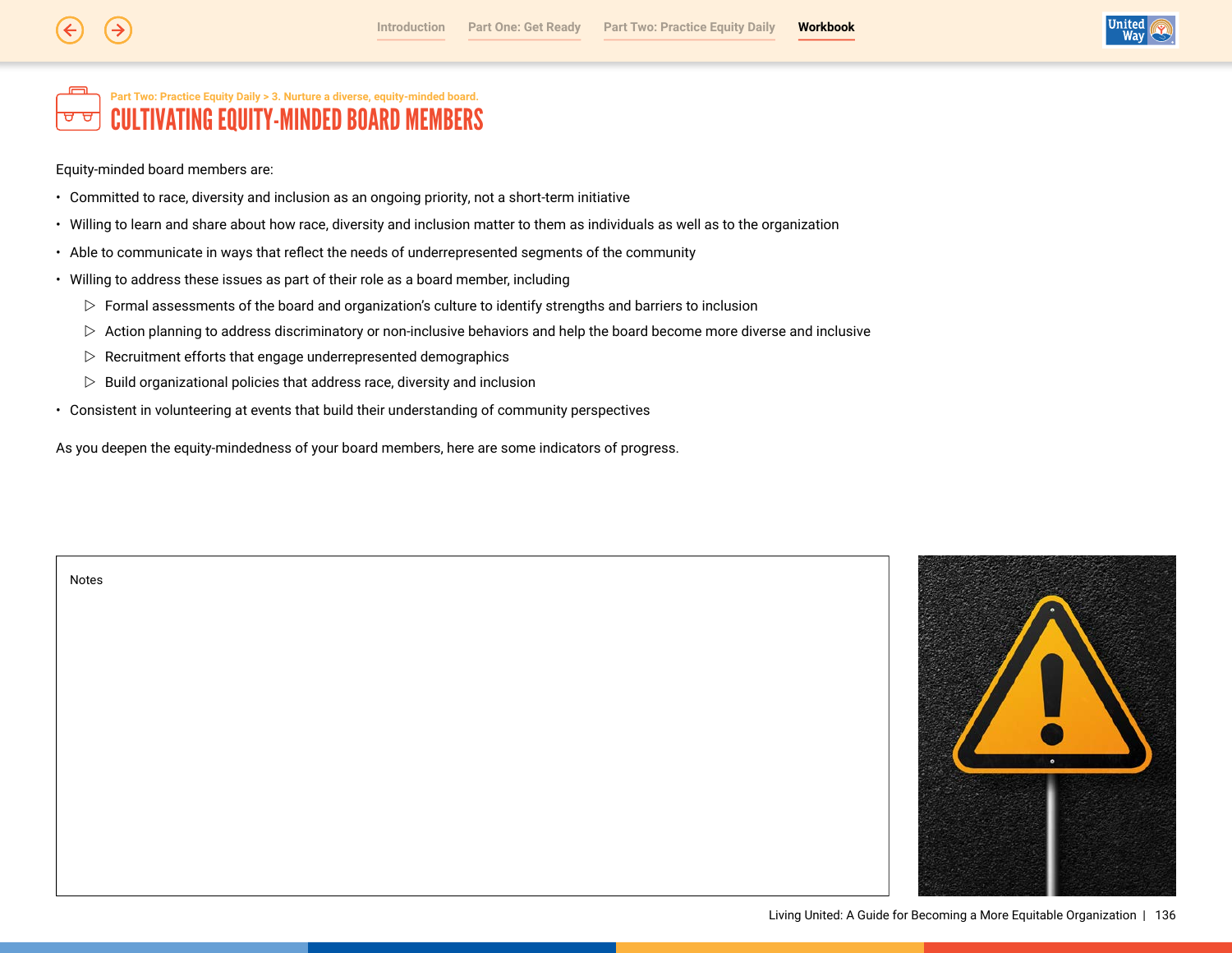

# Part Two: Practice Equity Daily > 3. Nurture a diverse, equity-minded board.<br>CULTIVATING EQUITY-MINDED BOARD MEMBERS, CONT.  $\blacksquare$  $\boxed{\mathtt{a}\mathtt{a}}$

# **BOARD OF DIRECTORS LEVER**

|             | <b>PERSONAL BELIEFS &amp; BEHAVIORS</b>                                                                                                                                                            | <b>POLICIES &amp; PROCESSES</b>                                                                                                                                                                                                                                                                                                                                                                                                                | <b>DATA</b>                                                                                                                                                                       |
|-------------|----------------------------------------------------------------------------------------------------------------------------------------------------------------------------------------------------|------------------------------------------------------------------------------------------------------------------------------------------------------------------------------------------------------------------------------------------------------------------------------------------------------------------------------------------------------------------------------------------------------------------------------------------------|-----------------------------------------------------------------------------------------------------------------------------------------------------------------------------------|
| Awake       | • May not be comfortable discussing issues tied to race<br>at the board level                                                                                                                      | Seek individuals from various race backgrounds for<br>board and executive director/CEO positions<br>Show a commitment, at every level of the organization,<br>to diverse representation and hold the organization<br>accountable for diversity policies and practices                                                                                                                                                                          | • Have limited understanding about race disparities in<br>the populations served by their organizations                                                                           |
| <b>Woke</b> | Create and sustain practices (e.g., shared norms,<br>vision, values, policies) to foster an inclusive<br>environment that encourages and values differing<br>viewpoints in decision-making process | • Have a critical mass of people of color on the board,<br>including in leadership roles<br>Evaluate board membership requirements that ignore<br>systemic racial inequities and reinforce dominant<br>culture, such as minimum donation amounts and<br>conventionally prestigious backgrounds<br>Acknowledge and manage power dynamics that<br>exist on the board, and how decision making may be<br>impacted by biases                       | Analyze disaggregated data and root causes of race<br>disparities that impact the organization's programs<br>and the populations they serve                                       |
| <b>Work</b> | • Lead internal processes, procedures, and culture to<br>eliminate bias and disparate treatment                                                                                                    | • Show a willingness to review personal and<br>organizational oppression, and have the tools to<br>analyze their contribution to structural racism<br>Commit fully to building a race equity culture and<br>holding the organization accountable for race equity<br>policies and practices<br>• Adapt their missions to engage and empower<br>communities to work with the organization to achieve<br>shared community advancement and benefit | • Hold the executive director/CEO accountable for all<br>measures related to CEO performance on race equity,<br>ensuring financial resources are allocated to support<br>the work |